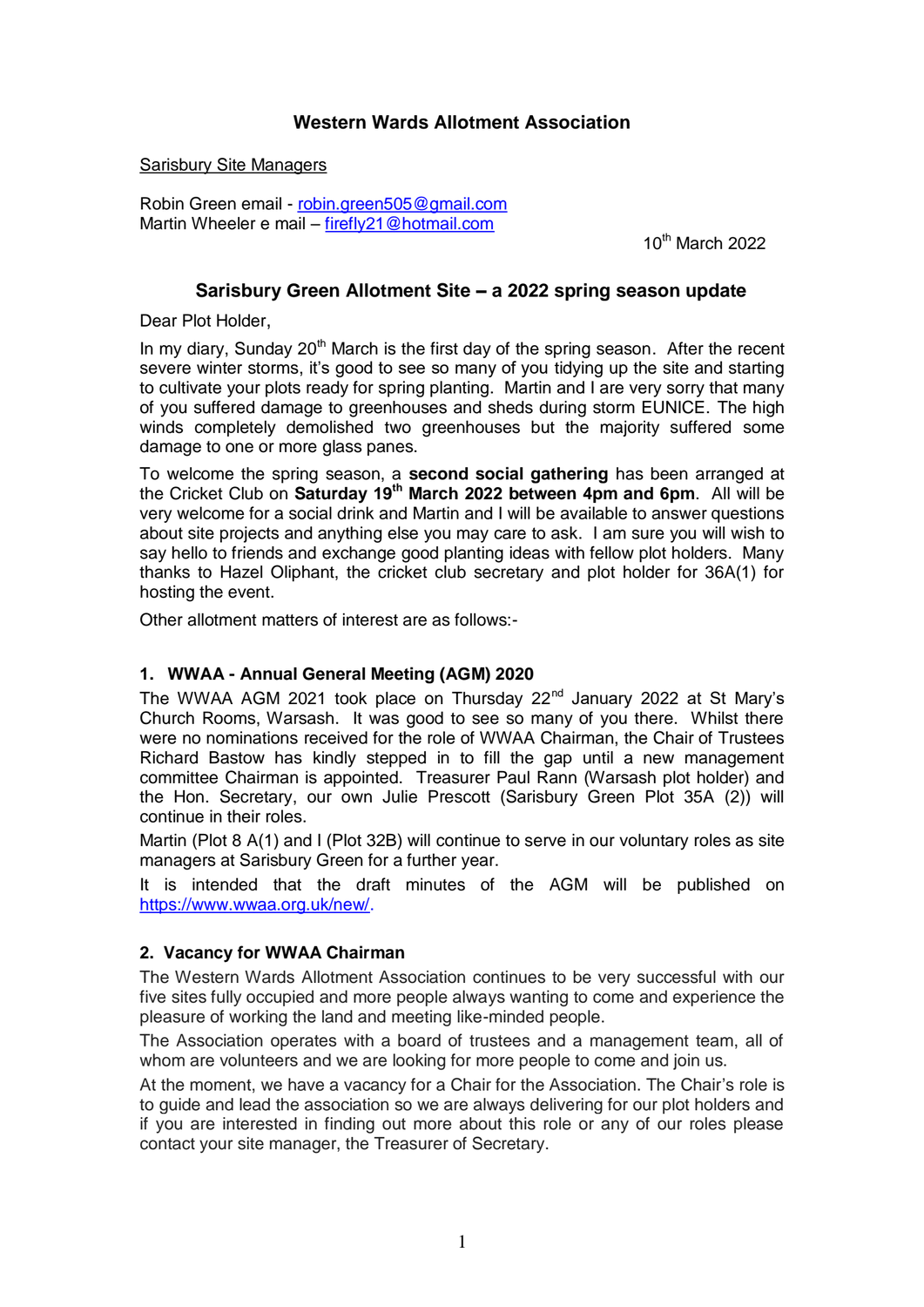## **3. Experimental Outdoor Eco Composting Toilet**

Martin and I have been concerned for some time that there are no toilet facilities at Sarisbury Green. The nearest public toilets are some distance away. After investigating proposals, Sarisbury Green site has been chosen by the WWAA management committee to purchase an 'experimental outdoor eco composting toilet facility' manufactured by Dunster House. The cost of £1299 plus additional building costs were part funded by a grant from Hampshire County Council of £1,000. For those who might be interested, the Dunster House range of eco toilets can be found at [https://dunsterhouse.co.uk/eco\\_toilets.](https://dunsterhouse.co.uk/eco_toilets) We expect delivery of the 'self build components' on 22<sup>nd</sup> March 2022 and it is intended to trial the facility on Plot 31A. If the experiment proves successful, we will apply for a second composting toilet to be installed at the north end of the allotment site.

## **4. Plot Vacancies and waiting list**

Following project work carried out by managers and Mr Ben Spraggon, the volunteer digger driver, over the winter, **one vacant plot 9B(2)** will be made available on the Sarisbury Green site. The plot will be offered to the first name on the waiting list.

There are 20 persons on the 'Sarisbury Green allotment site waiting list', some of whom have been waiting for nearly two years. Under the circumstances, the waiting list has been closed until there are further vacancies occurring, but the names of ten further 'interested persons' are being recorded.

## **5. Water and Water Butts**

I am pleased to report that the water supply will be turned back on 1<sup>st</sup> April 2022.

Please inspect your hosepipes feeding water butts to ensure there are no leaks especially where they have become inadvertently buried in the ground. Water is now the most expensive resource we use.

In relation to water butts on plots, most have no 'cover' over them. In the warmer weather, birds tend to perch on the edges of the water butt in an attempt to drink or bathe their feathers. Unfortunately, some drown in the attempt. To protect birds, it would be good practice to place a cover over the top of water butt using simple wire mesh, a piece of board or, if you have one, a purpose made cover.

## **6. WWAA - Affiliation to the Royal Horticultural Society**

We would remind tenants that the WWAA as an organisation is affiliated to the RHS. An RHS Affiliated Society Garden Entry Card has been issued to the WWAA which gives a 30% reduction on the entry fee for one person and a guest to one of the following RHS Gardens:-

- Wisley; Hyde Hall, Essex;
- Harlow Carr, North Yorks;
- Rosemoor Devon.

If any WWAA member wishes to make use of the card (you need to show it when you arrive at the venues), contact John Parsons at the Trading Hut and he will make it available. John's telephone number is 01329 665008.

Following a recent newsletter from the RHS, there are proposals to organise a WWAA coach day trip to an RHS venue. Details will follow in due course and will be subject to demand.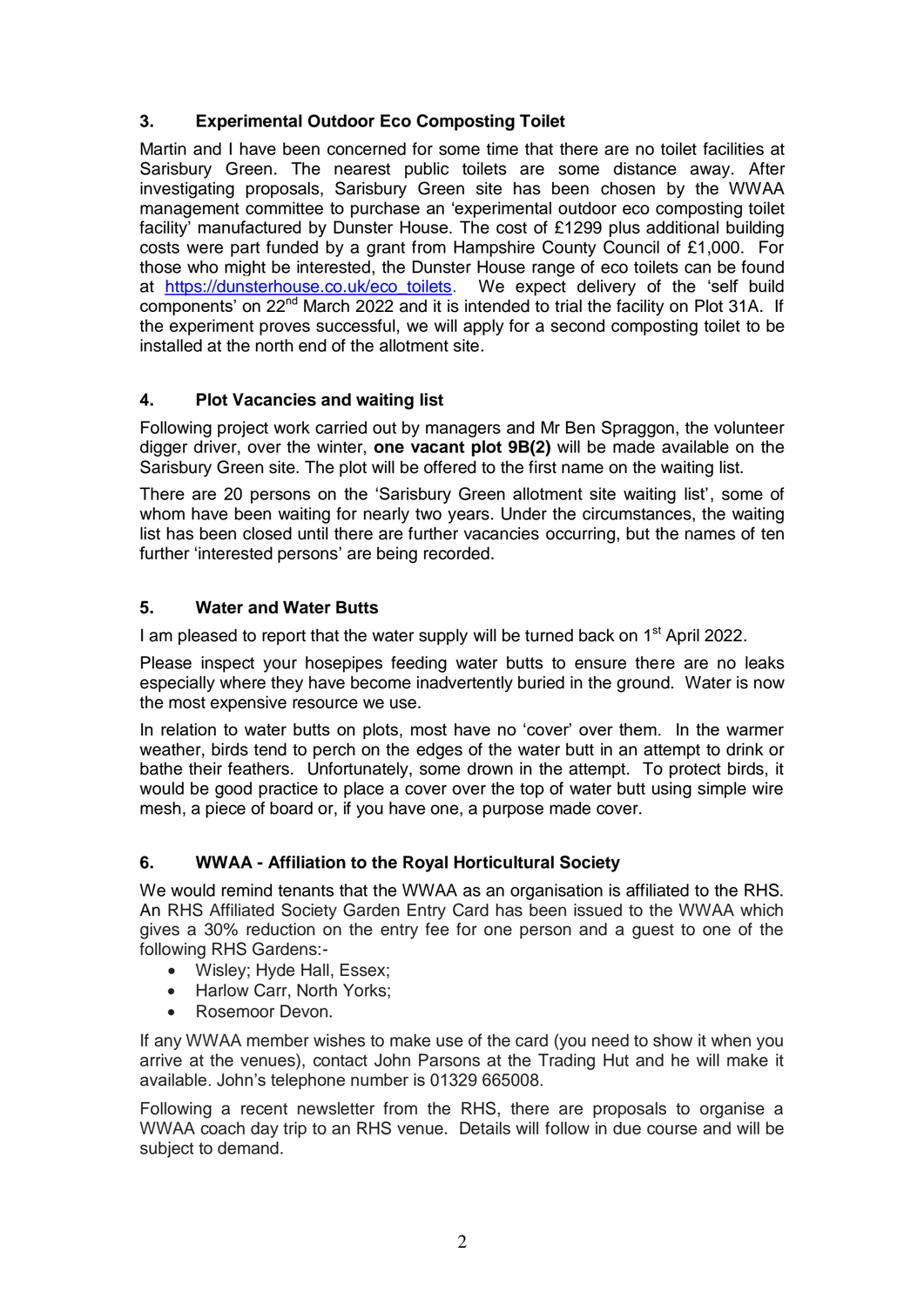# **7. Fareham in Bloom Competition**

During 2019, Sarisbury Green Allotment Site was judged as part of Fareham in Bloom competition and, for the first time, I was delighted when the site was awarded a Gold Award. Disappointingly, the competition was cancelled in 2020 and 2021 and we hope that we can repeat our 2019 success in 2022.

I am sure that there will be one or two plot holders who will separately apply to have their plots judged and the process for application can be found on

[https://www.fareham.gov.uk/leisure/open\\_spaces/fareham\\_in\\_bloom/farehaminbloo](https://www.fareham.gov.uk/leisure/open_spaces/fareham_in_bloom/farehaminbloom.aspx) [m.aspx.](https://www.fareham.gov.uk/leisure/open_spaces/fareham_in_bloom/farehaminbloom.aspx)

## **8. Local Horticultural and other Shows**

Sadly and due to the coronavirus pandemic, local horticultural and other community events were cancelled in 2020 and 2021. However, I have been advised that:-

- Warsash 'Plant Sale' will be held at Victory Hall on Saturday 7<sup>th</sup> May 2022;
- Sarisbury 'Show on the Green' (at which the WWAA will have a stand) on Saturday 11<sup>th</sup> June 2022
- Sarisbury Community Centre Horticultural Show date to be advised.

These events are a bit of fun after a difficult two years and an opportunity to socialise. It would be good to see some Sarisbury Green plot holders' exhibit their flower arrangements or vegetables for judging at the Sarisbury Horticultural event. We have done very well in past years.

## **9. Health and Safety on Site**

I am sure you will all agree that it is important for the site to be as safe as possible. In recent times, two plot holders we know about have tripped and fallen where there are deep gaps between paths and cultivated ground. These can trip the unwary and need to be filled in with soil to avoid causing injury.

## **10. The WWAA Jim Lett 'Trading Hut' at Hunts Pond Road**

The Trading Hut is open on Sundays from 10.00am until 12.00 noon. The shop is stocked with a good range of products at very cost effective prices for WWAA members. Keep in touch with the shop opening and the range of products available at<https://www.wwaa.org.uk/new/> and follow the link to the Trading Hut.

## **11. 'Allotment Road' - Facebook**

I am amazed that we have so many members using our 'Allotment Road' Facebook account. Clearly, there are a lot of non plot holders interested in what we do. Many thanks to Abigail Harrison Plot 31B for the work she does moderating the account. Abigail may be contacted for guidance on 'abigail.attic@gmail.com.

#### **12. The WWAA website -** <https://www.wwaa.org.uk/new/>

The WWAA website administrator is Rona Neilson. She works very hard to maintain the website on our behalf. If you have any photographs or items of interest which can be published on the website, Rona would be pleased to hear from you. Rona can be contacted using the email on the website 'Contact Us'.